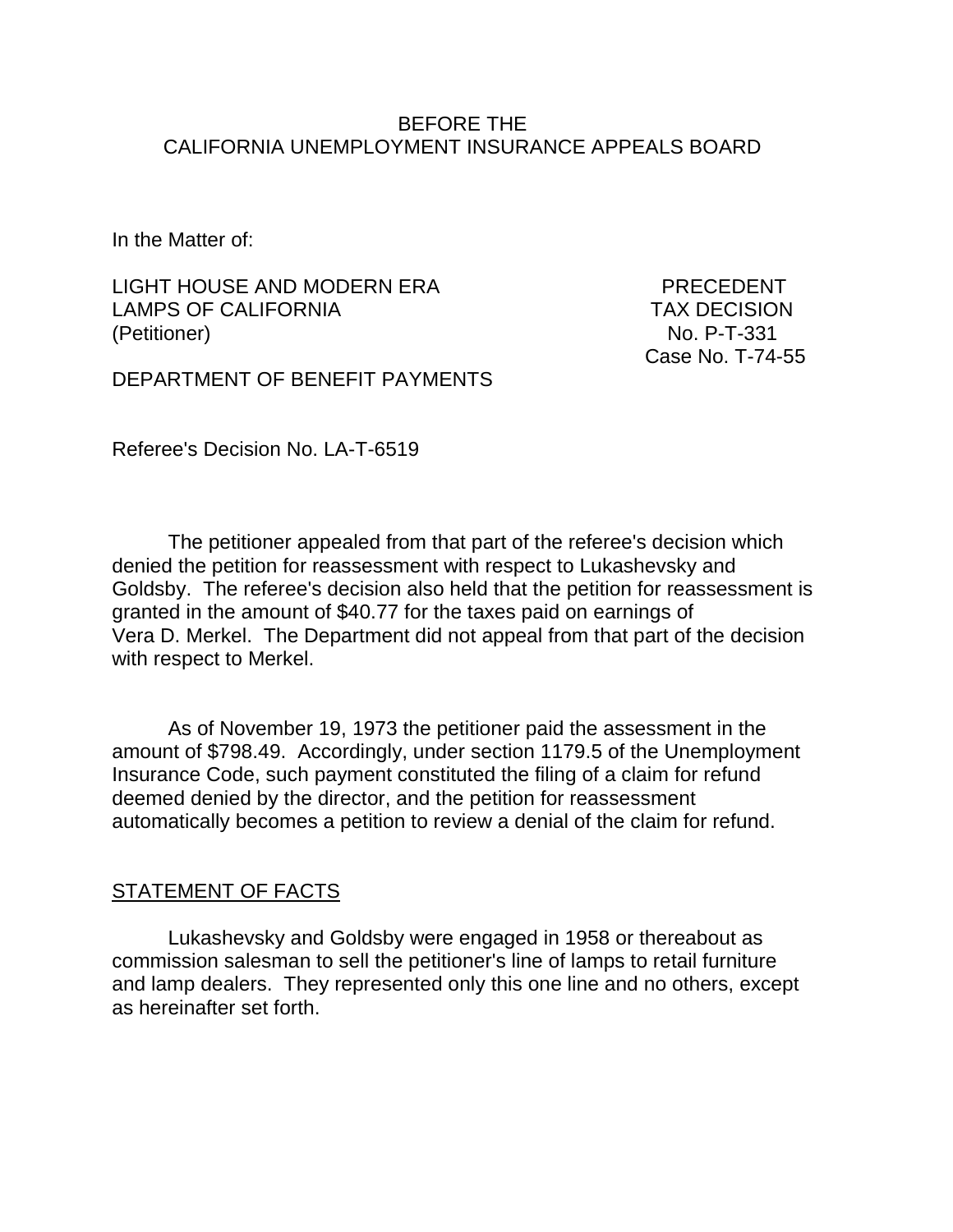Goldsby was assigned a territory of Fresno south to the middle of Los Angeles. Lukashevsky was assigned a territory from the middle of Los Angeles south to, but not including, San Diego County. In 1963 the company's representative in San Diego resigned. Lukashevsky and Goldsby with the approval of the petitioner agreed that both men would work in the San Diego area and split the commissions on any orders from that area. This arrangement continued until April 1969.

In March 1969 the two men approached the management and stated that it was impractical for them both to continue to represent the company in San Diego. They had decided that Lukashevsky would handle San Diego exclusively. To compensate Goldsby for the loss of commissions arising out of this change, Lukashevsky agreed to transfer certain of his accounts in territories contiguous to Goldsby's territory to Goldsby. This arrangement continued to the end of 1969.

In late 1969, Goldsby indicated to the company's president that he had been contacted about taking a new position. The president contacted Lukashevsky and told him that should Goldsby resign, territorial adjustments would have to be made. At that time Goldsby decided to remain with the petitioner, but he and Lukashevsky then entered into an agreement to split all commissions earned, and that each could service certain accounts in the territory which had formerly been exclusive to one or the other. Each continued to pay for his own expenses.

In January 1973, Lukashevsky and Goldsby had decided to leave the petitioner and handle a line representing Z & H Furniture Manufacturing Company. For the month of January 1973, Lukashevsky and Goldsby represented both the petitioner and Z & H, until approximately January 25, 1973, when they terminated with the petitioner. In January 1973, Lukashevsky and Goldsby allotted about equal time to both lines. Their earnings, however, were only \$58 from Z & H and about \$1,500 from the petitioner. The Z & H earnings were from credit for telephone orders received in December 1972, and the earnings from petitioner were for orders placed in 1972 which had been shipped. Commissions were also received from petitioner for the first six months of 1973 as orders previously placed were shipped.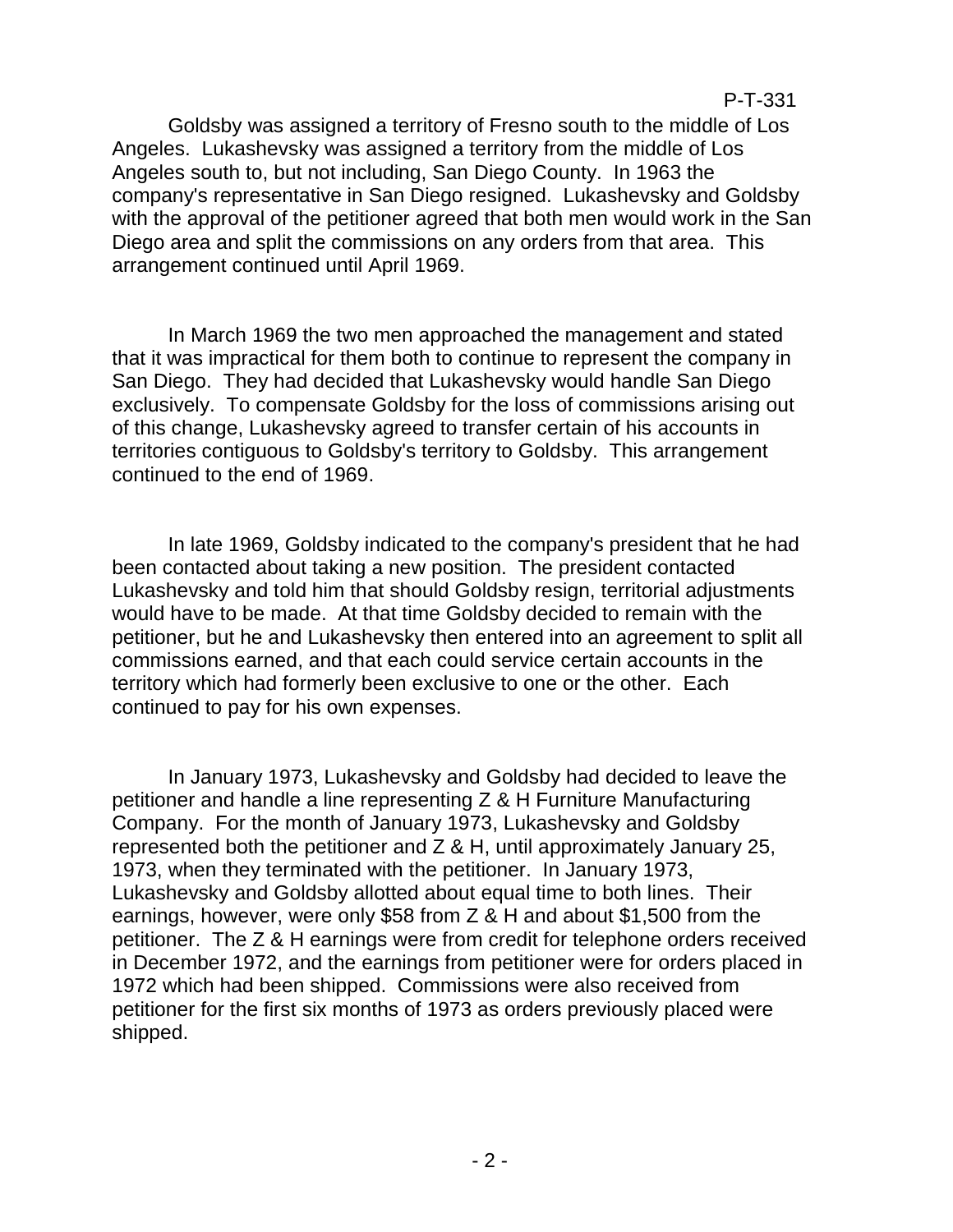The petitioner contends that Lukashevsky and Goldsby were a partnership by reason of the agreement they had entered into as previously described, and therefore were not employees under section 621(c)(1)(B).

# REASONS FOR DECISION

Effective with the commencement of the calendar year 1972, the California Legislature added section 621 to the Unemployment Insurance Code. This section now provides a statutory definition of the term "employee" for unemployment insurance purposes, for the first time. As pertinent to the status of Lukashevsky and Goldsby the new section states that:

" 'Employee' means . . . :

\* \* \*

"(b) Any individual who, under the usual common law rules applicable in determining the employer-employee relationship, has the status of an employee.

"(c) (1) Any individual, . . . who performs services for remuneration for any employing unit if the contract of service contemplates that substantially all of such services are to be performed personally by such individual. . . :

\* \* \*

"(B) As a traveling or city salesman . . . engaged upon a full-time basis in the solicitation on behalf of, and the transmission to, his principal (except for sideline sales activities on behalf of some other person) of orders from wholesalers, retailers, contractors, or operators of hotels, restaurants, or other similar establishments for merchandise for resale or supplies for use in their business operations.

"(2) An individual shall not be included in the term 'employee' under the provisions of this subdivision if such individual has a substantial investment in facilities used in connection with the performance of such services, other than in facilities for transportation, or if the services are in the nature of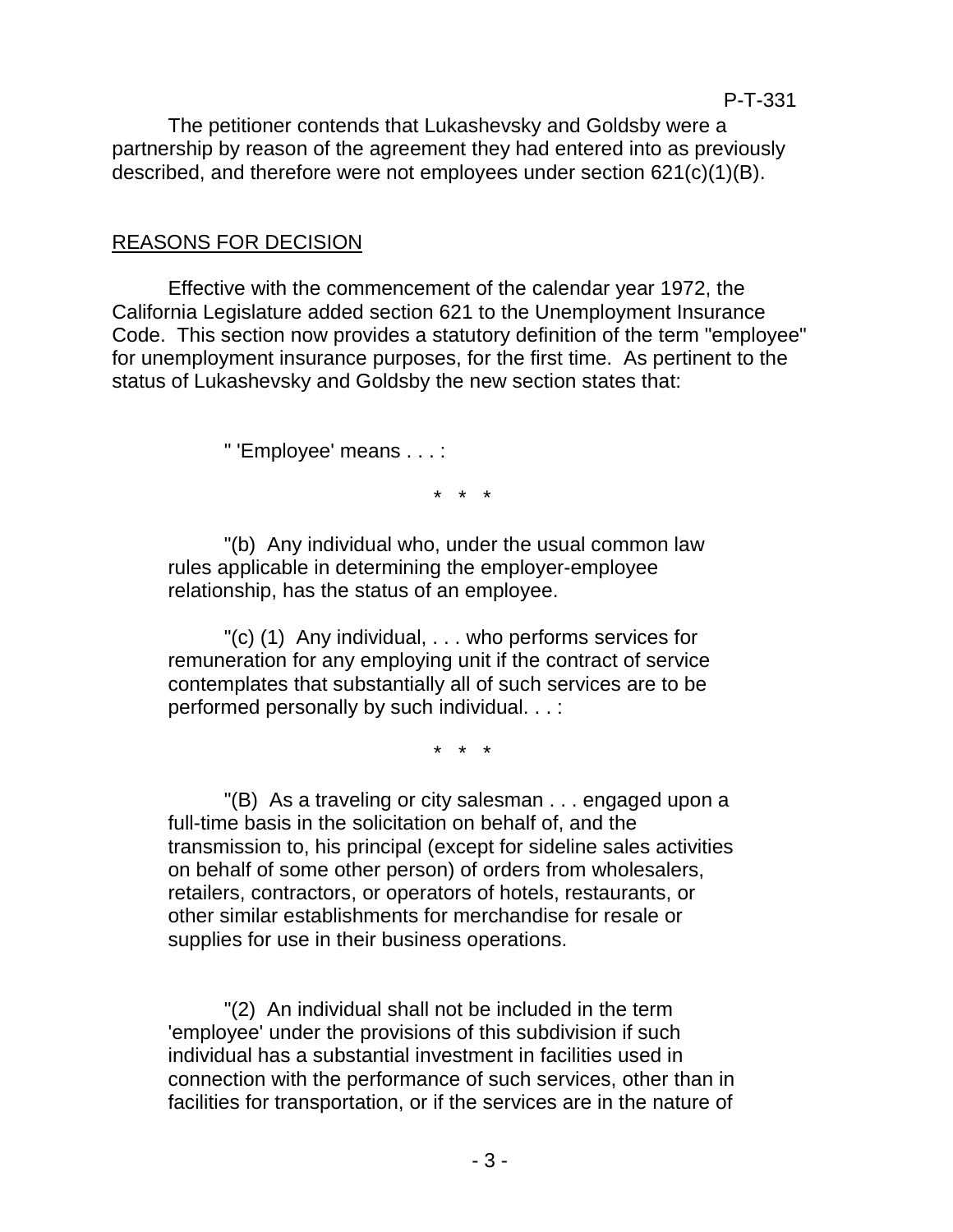a single transaction not part of a continuing relationship with the employing unit for whom the services are performed."

It is to be noted that paragraph (b) above continues to include as an "employee" for unemployment insurance purposes any person who is an employee under the usual rules of common law. However, it then goes on in paragraph (c) to extend the meaning of the term "employee" for unemployment insurance purposes to certain additional persons who are admittedly independent contractors under common-law principles. The question presented is whether Lukashevsky and Goldsby are properly includable in the group of salesmen to whom code section 621(c) now extends unemployment insurance coverage.

It is quite clear that in enacting code section 621, the California Legislature had certain provisions of the Federal Internal Revenue Code particularly in mind. The year before Congress had enacted Public Law 91-373 which is known as the Employment Security Amendments of 1970. That law broadens the Federal Unemployment Tax Act (FUTA) definition of an "employee" (26 U.S. Code section 3306(i)) so as to extend federal unemployment tax coverage to exactly the same individuals to whom the California Legislature extended coverage under code section 621.

In the case of the FUTA, Congress accomplished this extension of coverage by incorporating most of the Federal Insurance Contribution Act (FICA) definition of an "employee" (26 U.S. Code 3121(d)). In the case of the Unemployment Insurance Code, the California Legislature copied the provisions of the FICA definition verbatim into section 621. In either case the link between all of these laws is quite apparent and the legislative and administrative history of the two federal laws is most important to a proper understanding and interpretation of Unemployment Insurance Code section 621. (See Appeals Board Decision No. P-T-329 wherein we set forth that history at considerable length and upon which we rely.)

The Director adopted sections 621(b)-1 and 621(c)-1, Title 22, California Administrative Code, to implement section 621 of the Unemployment Insurance Code. It should be noted that these provisions are virtually verbatim with certain portions of Title 26, Code of Federal Regulations, section 31.3121(d)-1. This again emphasizes the link between the two federal laws and section 621 of the Unemployment Insurance Code.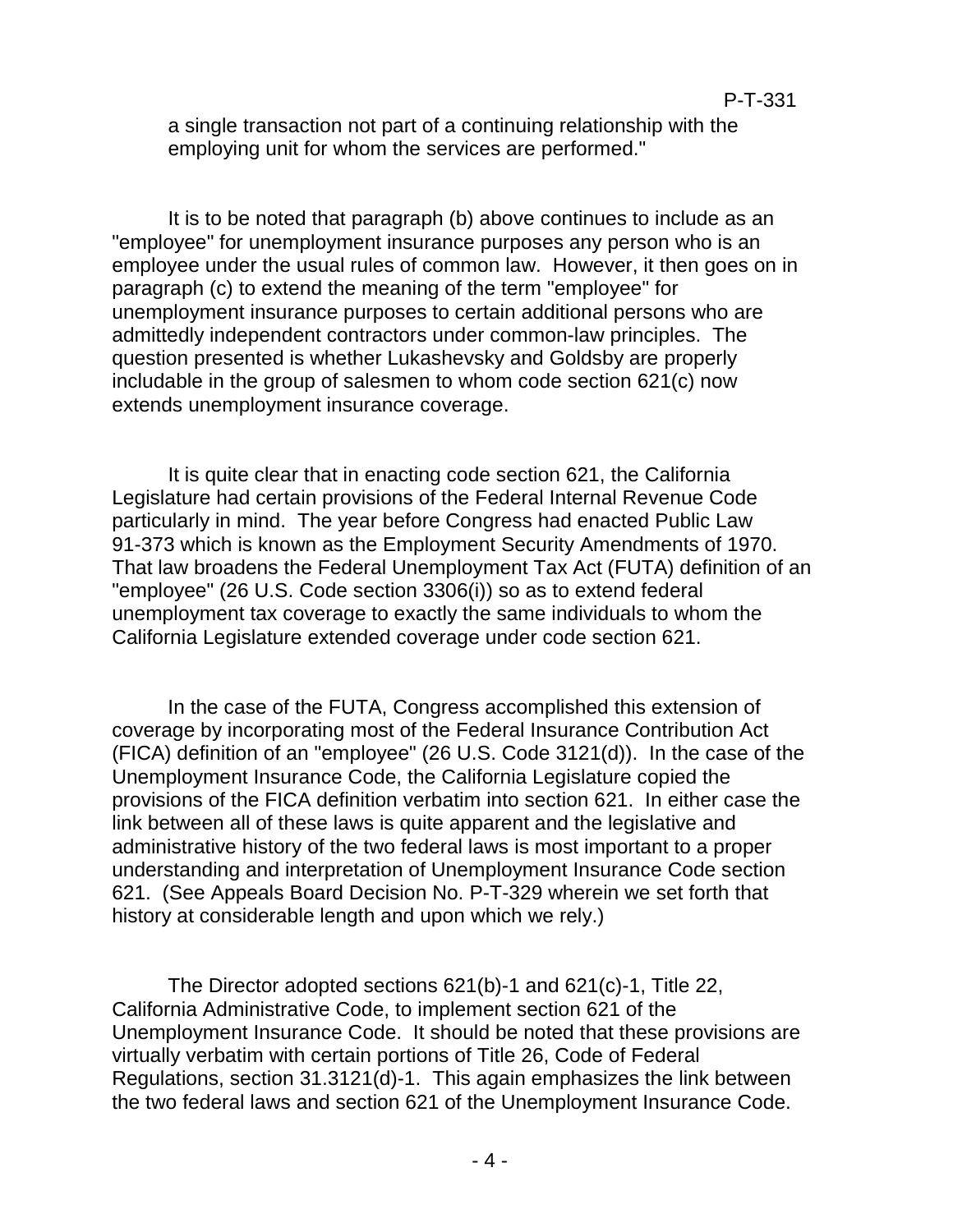In this case the petitioner had considered Lukashevsky and Goldsby as independent contractors, and no unemployment taxes had been due on their earnings. Effective with the enactment of section 621 of the Unemployment Insurance Code, the Department determined that they were employees under the statutory definition as enacted. There appears to be no controversy that Lukashevsky and Goldsby solicited orders on behalf of the petitioner as traveling or city salesmen as defined in the code. However, the petitioner now contends that Lukashevsky and Goldsby were partners, and hence not within the code provisions.

It appears to us that the petitioner is attempting to establish that Lukashevsky and Goldsby are independent contractors under the common law. However, the independent contractor salesman under the common law is the very person who is intended to be covered for unemployment insurance purposes under code section 621. Consequently, a determination as to whether Lukashevsky and Goldsby were partners is unnecessary to the resolution of the matter now before us. We hold that Lukashevsky and Goldsby are employees by definition under section 621(c)(1)(B) of the code.

We note, however, that during the month of January 1973 Lukashevsky and Goldsby were soliciting orders for the petitioner and  $\overline{Z}$  & H Furniture Manufacturing Company. They were giving equal time to each company. Their earnings were approximately \$1,500 for the month from the petitioner, based on orders obtained and shipments made in 1972. Earnings of only approximately \$58 for January were received from telephone orders placed with Z & H Furniture Company in December 1972.

Section 62l(c)-1(b)(2), Title 22, California Administrative Code, provides:

"(2) Traveling or city salesman. (A) This occupational group includes a city or traveling salesman who is engaged upon a full-time basis in the solicitation on behalf of, and the transmission to, his principal (except for sideline sales activities on behalf of some other person or persons) of orders from wholesalers, retailers, contractors, or operators of hotels, restaurants, or other similar establishments for merchandise for resale or supplies for use in their business operations.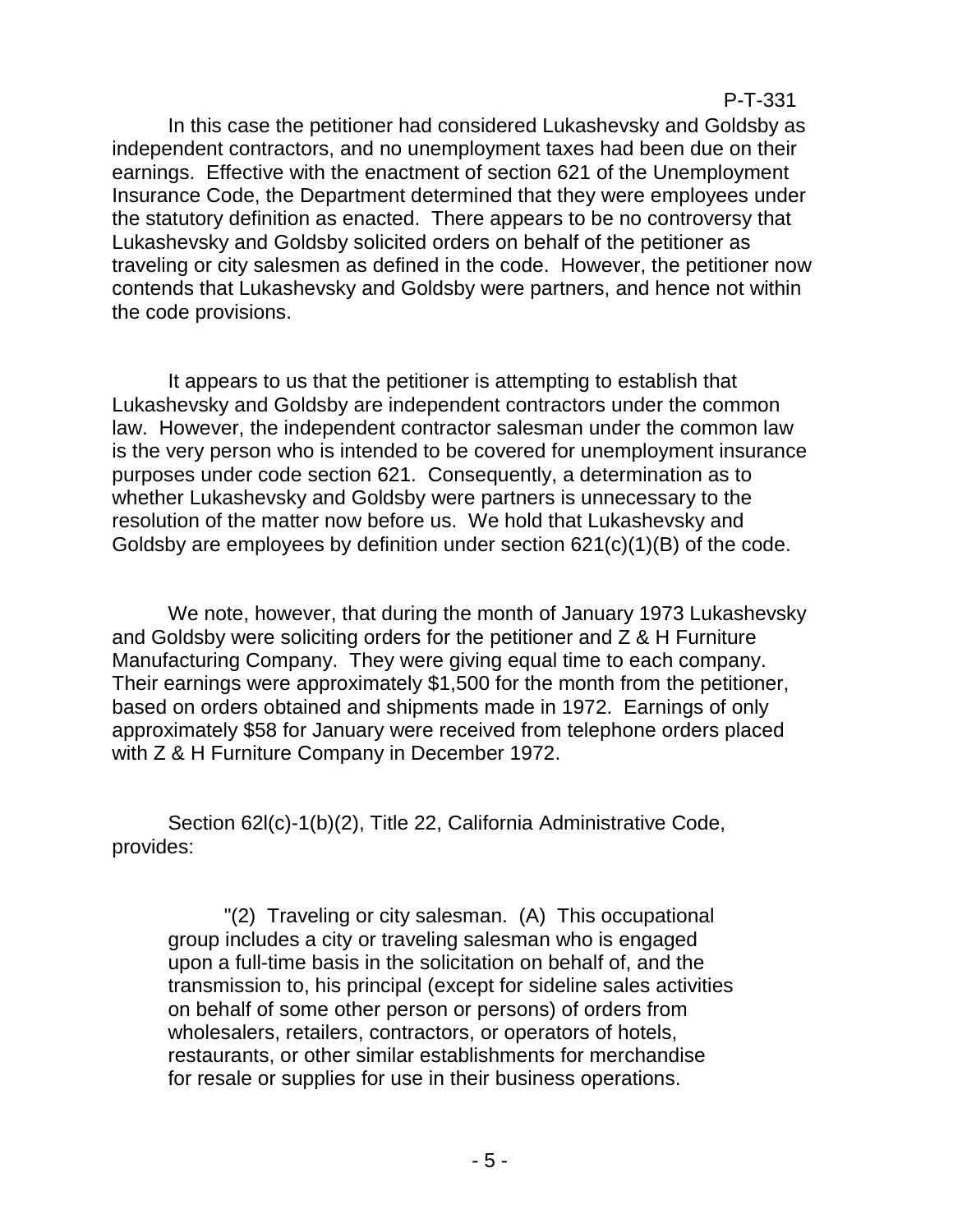An agent-driver or commission-driver is not within this occupational group. City or traveling salesmen who sell to retailers or to the others specified, operate off the premises of their principals, and are generally compensated on a commission basis, are within this occupational group. Such salesmen are generally not controlled as to the details of their services or the means by which they cover their territories, but in the ordinary case they are expected to call on regular customers with a fair degree of regularity.

"(B) In order for a city or traveling salesman to be included within this occupational group, his entire or principal business activity must be devoted to the solicitation of orders for one principal. Thus, the multiple-line salesman generally is not within this occupational group. However, if the salesman solicits orders primarily for one principal, he is not excluded from this occupational group solely because of sideline sales activities on behalf of one or more other persons. In such a case, the salesman is within this occupational group only with respect to the services performed for the person for whom he primarily solicits orders and not with respect to the services performed for such other persons. The following examples illustrate the application of the foregoing provisions:

\* \* \*

"Example 2. Salesman B's principal business activity is the solicitation of orders from retail hardware stores on behalf of the R Tool Company and the S Cooking Utensil Company. B regularly solicits orders on behalf of both companies. B is not within this occupational group with respect to the services performed for either the R Company or the S Company."

Revenue Ruling 55-31, 1955-1 Cum. Bul. 476, on status of traveling or city salesmen for federal employment tax purposes states in part:

"(a) Full-time basis - A traveling or city salesman whose entire or principal business activity is the solicitation of orders primarily for one principal from wholesalers, retailers, contractors, or operators of hotels, restaurants, or other similar establishments for merchandise for resale or supplies for use in their business operations. Generally, a traveling or